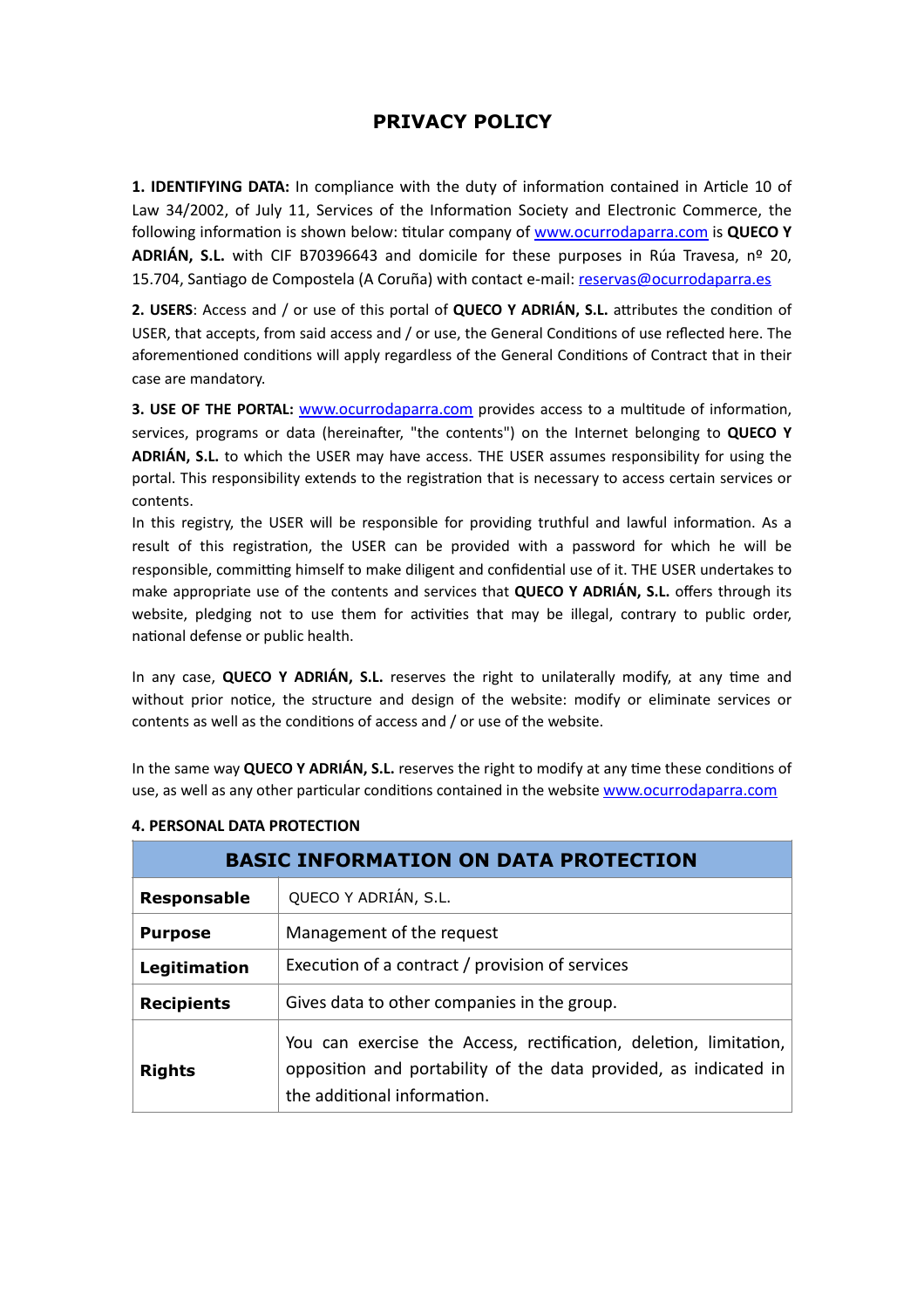## **PRIVACY POLICY (II)**

## **+ Info Data Protection**

| <b>INFORMACION DETALLADA PROTECCIÓN DE DATOS</b> |                                                                                                                                                                                                                                                                                                                                                                                                                                                                                                                                          |
|--------------------------------------------------|------------------------------------------------------------------------------------------------------------------------------------------------------------------------------------------------------------------------------------------------------------------------------------------------------------------------------------------------------------------------------------------------------------------------------------------------------------------------------------------------------------------------------------------|
| <b>Responsable</b>                               | Who is responsible for the processing of your data?<br>Identity: QUECO Y ADRIÁN, S.L.<br>Registered Office : Rúa Travesa, nº 20, 15.704, Santiago de<br>Compostela (A Coruña)<br>Phone: 981 556 059<br>E-mail: reservas@ocurrodaparra.es<br>Contact DPO:                                                                                                                                                                                                                                                                                 |
| <b>Purpose</b>                                   | For what purpose do we treat your personal data?<br>In QUECO Y ADRIÁN, S.L. we treat the information provided by the<br>interested persons in order to manage the delivery of the information<br>or the products requested.<br>No automated data processing will be carried out in order to create<br>profiles.<br>How long will we keep your data?<br>The personal data provided by the user will be kept while the deletion<br>of the same by the interested party is not requested                                                    |
| Legitimation                                     | The legal basis for the processing of your data is the execution of your<br>request.                                                                                                                                                                                                                                                                                                                                                                                                                                                     |
| <b>Recipients</b>                                | To which recipients will your data be communicated?<br>QUECO Y ADRIAN, S.L. may transfer its data to other companies or<br>subsidiaries of the group for administrative purposes and internal<br>management and public administrations to which is required by law.                                                                                                                                                                                                                                                                      |
| <b>Rights</b>                                    | The user may at any time exercise the rights of Access, Rectification,<br>Deletion, Limitation, Opposition and Portability of the data provided, as<br>provided in the General Regulation (EU) 2016/679 on Data Protection,<br>by writing a letter specifying what right do you wish to exercise to the<br>above-mentioned registered office, attaching a copy of the document<br>that identifies you, to the e-mail address reservas@ocurrodaparra.es<br>Likewise, the interested party may submit a claim to the Control<br>Authority. |